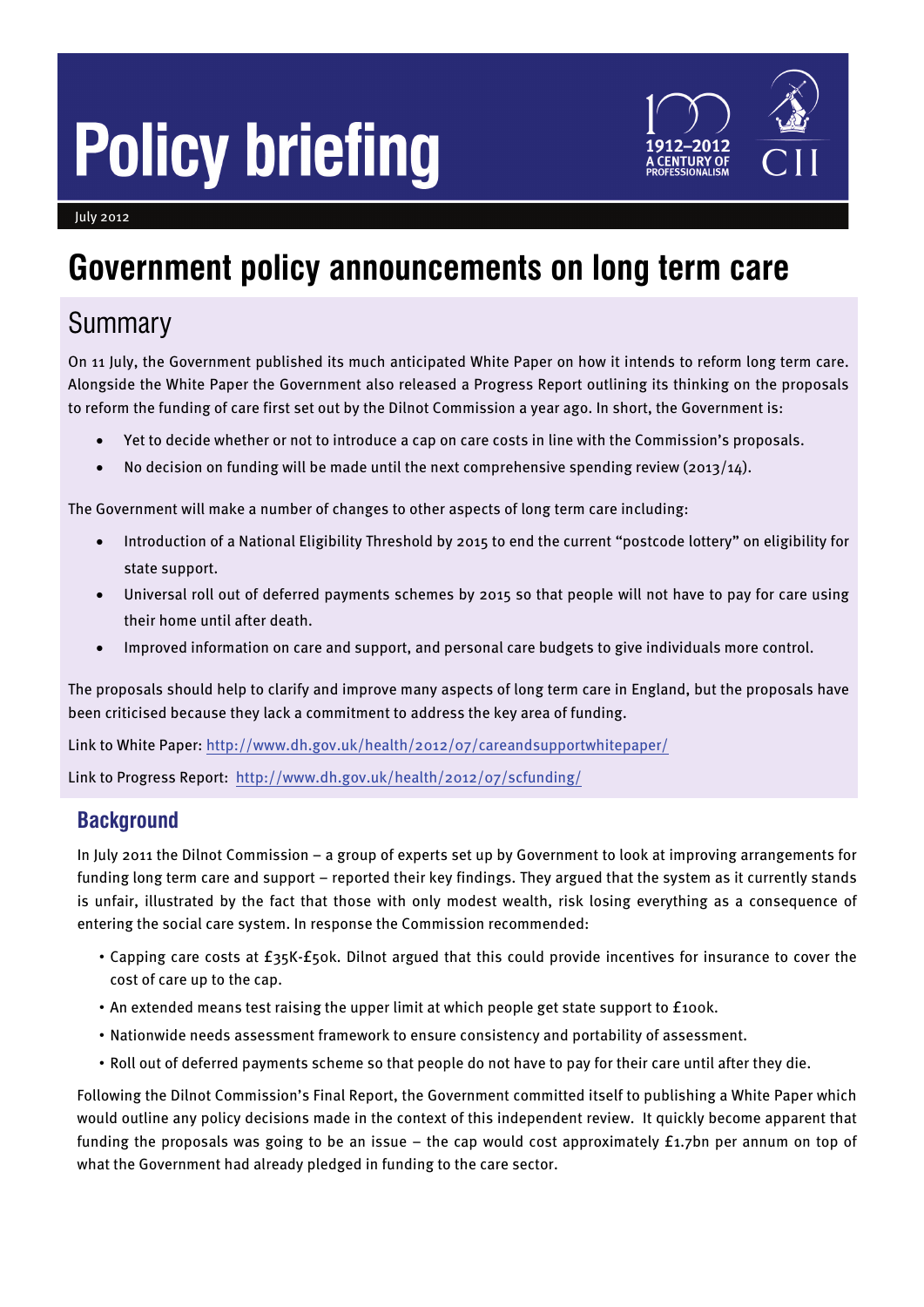# **White Paper**

The White Paper commits the Government to a number of reforms including:

- Introducing a **National Eligibility Threshold** by 2015: This proposal seeks to end the current post-code lottery where people's entitlement for care can differ depending on where they live. The Threshold, to be introduced in 2015 should help ensure that there is a more level playing field.
- Universal roll out of **Deferred Payments Schemes** by 2015: Allows people to defer paying for care until after death. Will mean that people do not have to sell their home whilst they are in care. Such schemes are already offered by some local authorities but not others - the Government intends to ensure that they are offered by all. Local authorities will be allowed to charge an interest on the loans they provide though the amount has not yet been decided.
- **Information and control**: The Government has committed itself to ensuring that people have clear, practical information and advice on the care system and a way to report bad care. People who receive state support will be in charge of their budget with the aim of improving individuals' control of their care.
- **Working Group**: The Government will set up an expert working group with the financial services sector, local authorities and the care sector to support development of the information offer. "The group will explore how the sector as a whole can contribute, and make links with pensions, benefits, wider services and specialist financial advice to ensure the offer is comprehensive".

The White Paper does not, however, commit the Government to reforming the funding of care in line with the Dilnot reforms. The Government's views on funding were relegated to a **Progress Report** that was published alongside the White Paper.

# **Progress Report**

### **A cap on care costs?**

The Progress Report notes that the Government is committed in principle to capping care costs as Dilnot suggested but says, "*given the size of the structural deficit we are unable to commit to introducing the new system at this stage".* The Government have therefore deferred a decision on funding until the next comprehensive spending review – likely 2013/2014 which would mean that the proposals would not be implemented until after the next General Election.

There is also speculation that, should the Government implement the reforms, the cap on care costs which Dilnot recommended should be around £35-50k, will be increased to around £75K-£100K.

#### **How might increased funding be paid for?**

The Government agrees with the principle that those benefitting from the reforms – i.e. the retired and elderly, should have to pay for it. One approach that the Government are considering is "opt in". This is where someone would pay a lump sum to be covered by the capped cost scheme. Though this does not meet the Dilnot principle of universality where everyones' risks are pooled, this may be attractive to Government given that it will limit costs to the exchequer.

## **Next steps**

**July 2012**: Draft Bill to introduce national eligibility threshold and deferred payments

**Autumn 2012:** Working Group between Government, financial services and the care sector set up.

**Winter 2012:** Government to publish integration framework how reforms to NHS might improve relationship with care sector.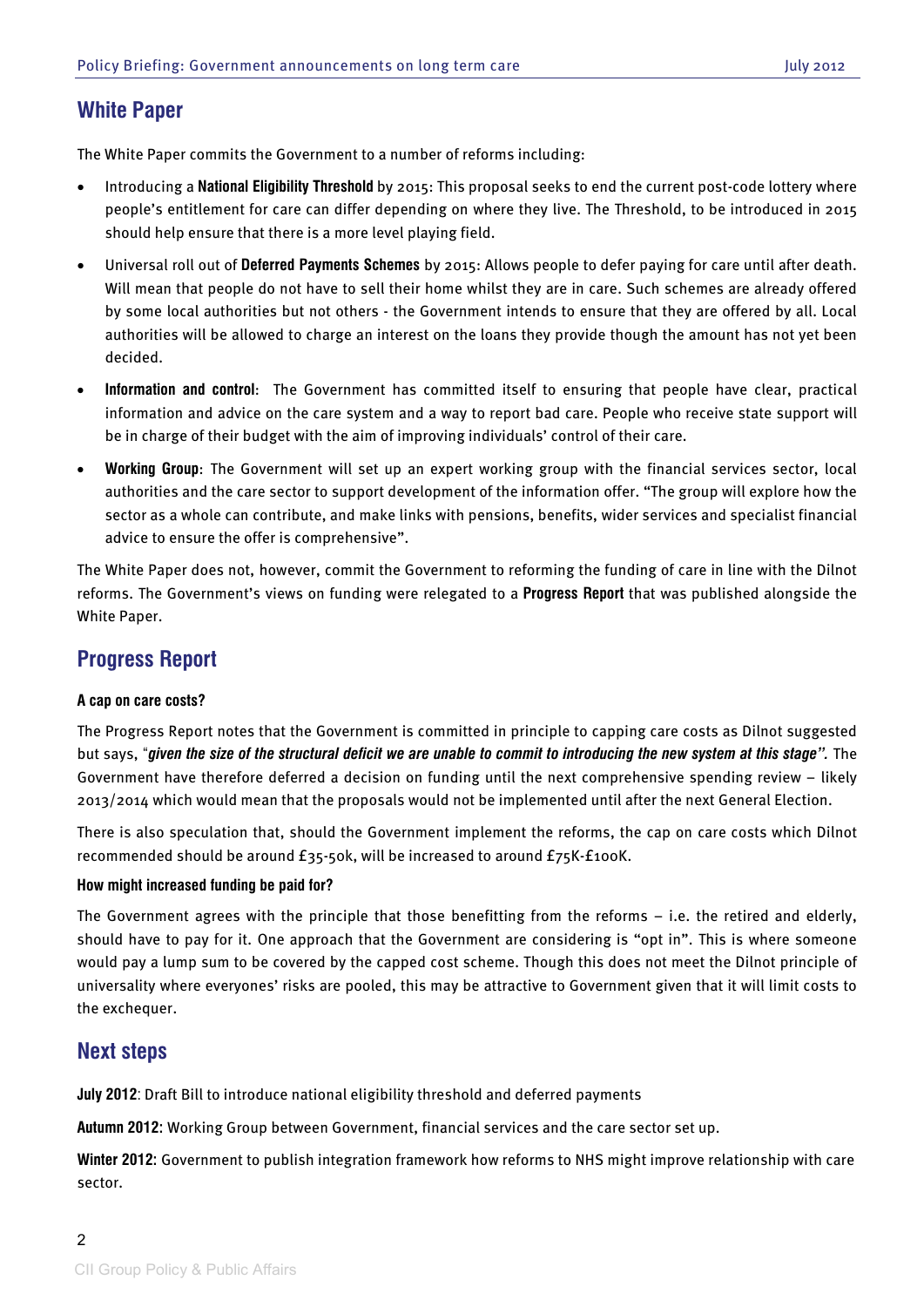**2013:** Introduction of Care and Support Bill

**2013/2014:** Government to decide on funding and whether to implement Dilnot.

**April 2015:** Introduction of National Eligibility Threshold and national roll out of deferred payments schemes.

## **Reaction**

Reaction to the Government's proposals have been mixed. Whilst many think that the proposed reforms will be beneficial, there is widespread disappointment that the Government has not committed itself to reforming funding in line with the largely supported recommendations set out by the Dilnot Commission:

#### **Andrew Dilnot, Chair of the Dilnot Commission**

"I wish they would get to the point of taking the decision because every day that passes is a day when private providers feel that they do not have enough information to plan future provision of care, and individuals are left in the same position they have been in for years - of simply hoping that this doesn't happen to them"

#### **Andy Burnham, Shadow Health Secretary**

"The government is failing to face up to England's care crisis. Older and vulnerable people are seeing support withdrawn and increased charges for care. Councils are in danger of being overwhelmed and the NHS simply won't be able to function if things are left as they are"

#### **Stephen Gay, director of life, savings and protection at the Association of British Insurers:**

"We are deeply disappointed to see social care [funding](http://www.ifaonline.co.uk/ifaonline/news/2190685/longterm-care-white-paper-industry-reaction) reform yet again left in the government's pending tray. Governments past and present have for four parliamentary terms consistently failed to make a firm commitment to tackling the care crisis, at the expense of not just those needing care, but their families, carers and wider communities.

"These frustrating delays have left people in constant limbo, unable to plan ahead and facing up to funding their care when it is too late, with this burden inevitably falling on the NHS and local communities crippled under stretched budgets.

#### **Vince Smith-Hughes, retirement expert at Prudential:**

"People realise that living longer may mean they will need a higher income as they get older, but few of them have made the connection between the risk of ill-health, and needing money to pay for healthcare.

"Just 20% of people retiring this year have set aside money for any long-term care needs and this drops to 16% among those aged 65-plus. Less than half of this year's retirees have planned for the fact that they may need more income in retirement as they get older."

#### **Mike Shaw managing director of Hedley Asset Management:**

"This scheme will help in the specific cases where equity release is not available. But in my view a really useful measure would be to enable people to use part of the money on loan from local authorities to pay for independent financial advice.

"An adviser would be able to assess the impact of the move on estate planning whether it is more or less [efficient](http://www.ifaonline.co.uk/ifaonline/news/2190685/longterm-care-white-paper-industry-reaction/page/2?WT.rss_a=long-term+care+white+paper%3A+industry+reaction+&WT.rss_f=long+term+care+-+protection) than equity release or long-term care insurance for example. A government backed scheme promoting long-term care insurance would also be very welcome. The market for this has almost completely died off in recent years."